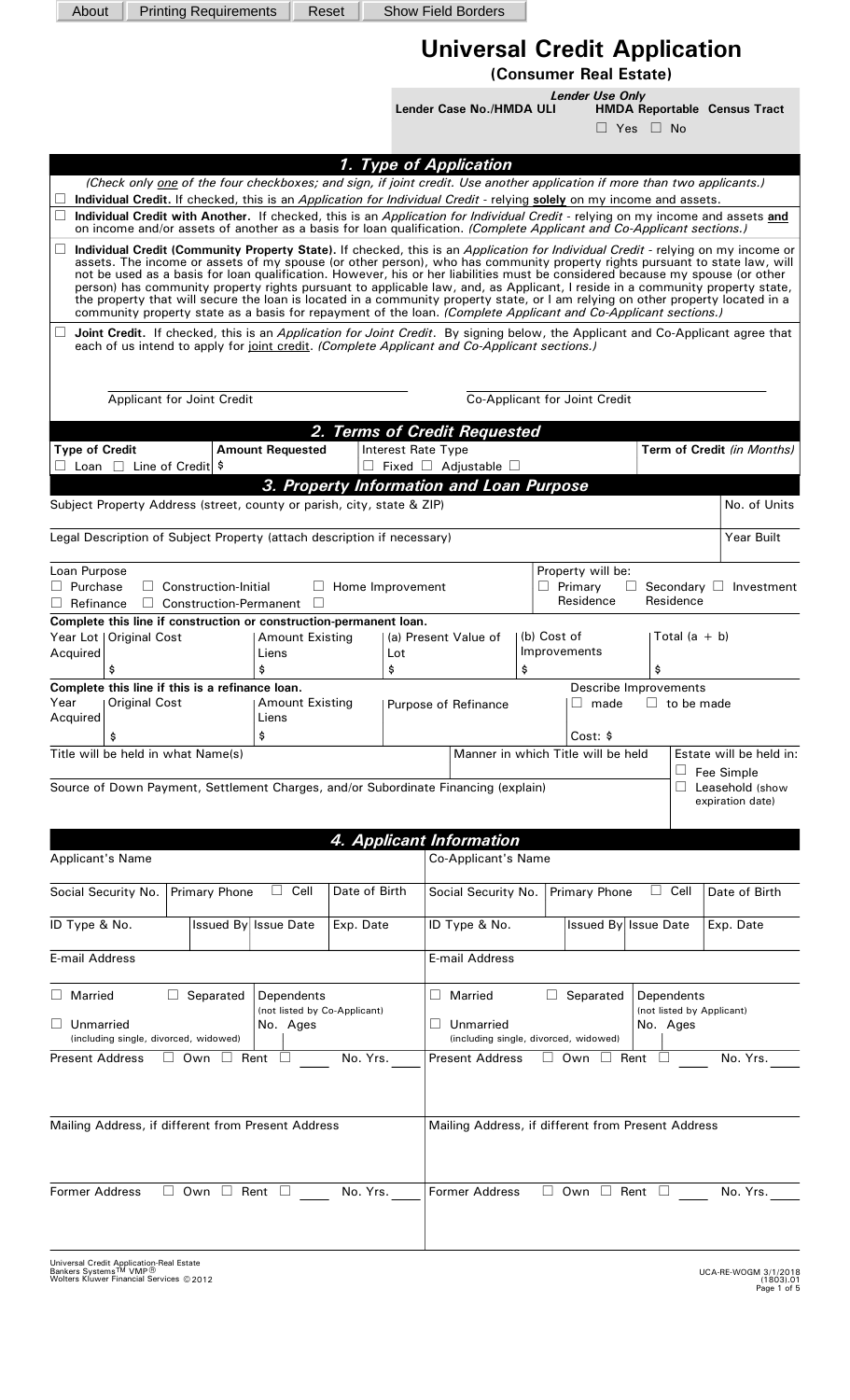|                                                                                                                                                                                                                                                                                                                                                                                                                                                                                                                                          | <b>Applicant</b>                                           |                     | 5. Employment Information                               |                                  |                                            |                                           |                                                                                                                                       |                      | <b>Co-Applicant</b>   |                                             |                                                     |
|------------------------------------------------------------------------------------------------------------------------------------------------------------------------------------------------------------------------------------------------------------------------------------------------------------------------------------------------------------------------------------------------------------------------------------------------------------------------------------------------------------------------------------------|------------------------------------------------------------|---------------------|---------------------------------------------------------|----------------------------------|--------------------------------------------|-------------------------------------------|---------------------------------------------------------------------------------------------------------------------------------------|----------------------|-----------------------|---------------------------------------------|-----------------------------------------------------|
| Name & Address of Employer □ Self Employed                                                                                                                                                                                                                                                                                                                                                                                                                                                                                               |                                                            |                     |                                                         | Yrs. on this job                 |                                            |                                           | Name & Address of Employer □ Self Employed                                                                                            |                      |                       |                                             | Yrs. on this job                                    |
|                                                                                                                                                                                                                                                                                                                                                                                                                                                                                                                                          |                                                            |                     | work/profession                                         | Yrs. employed in<br>this line of |                                            |                                           |                                                                                                                                       |                      |                       |                                             | Yrs. employed in<br>this line of<br>work/profession |
| Position/Title/Type of Business                                                                                                                                                                                                                                                                                                                                                                                                                                                                                                          | <b>Business Phone</b>                                      |                     |                                                         |                                  | Position/Title/Type of Business            |                                           |                                                                                                                                       |                      | <b>Business Phone</b> |                                             |                                                     |
|                                                                                                                                                                                                                                                                                                                                                                                                                                                                                                                                          |                                                            |                     |                                                         |                                  |                                            |                                           |                                                                                                                                       |                      |                       |                                             |                                                     |
| If employed in current position for less than two years or if currently employed in more than one position, complete the following:                                                                                                                                                                                                                                                                                                                                                                                                      |                                                            |                     |                                                         |                                  |                                            |                                           |                                                                                                                                       |                      |                       |                                             |                                                     |
| Name & Address of Employer □ Self Employed                                                                                                                                                                                                                                                                                                                                                                                                                                                                                               |                                                            |                     | Dates (from - to) $ $                                   |                                  | Name & Address of Employer □ Self Employed |                                           |                                                                                                                                       |                      |                       | Dates (from - to)                           |                                                     |
|                                                                                                                                                                                                                                                                                                                                                                                                                                                                                                                                          |                                                            |                     | <b>Business Phone</b>                                   |                                  |                                            |                                           |                                                                                                                                       |                      |                       | <b>Business Phone</b>                       |                                                     |
| Position/Title/Type of Business                                                                                                                                                                                                                                                                                                                                                                                                                                                                                                          |                                                            |                     | <b>Gross Monthly</b><br>Income<br>\$                    |                                  |                                            |                                           | Position/Title/Type of Business                                                                                                       |                      |                       | \$                                          | <b>Gross Monthly</b><br>Income                      |
| Name & Address of Employer □ Self Employed                                                                                                                                                                                                                                                                                                                                                                                                                                                                                               |                                                            |                     | Dates (from - to)                                       |                                  |                                            |                                           | Name & Address of Employer □ Self Employed                                                                                            |                      |                       |                                             | Dates (from - to)                                   |
|                                                                                                                                                                                                                                                                                                                                                                                                                                                                                                                                          |                                                            |                     |                                                         | <b>Business Phone</b>            |                                            |                                           |                                                                                                                                       |                      |                       |                                             | <b>Business Phone</b>                               |
| Position/Title/Type of Business                                                                                                                                                                                                                                                                                                                                                                                                                                                                                                          |                                                            |                     |                                                         | <b>Gross Monthly</b>             |                                            |                                           | Position/Title/Type of Business                                                                                                       |                      |                       |                                             | <b>Gross Monthly</b>                                |
|                                                                                                                                                                                                                                                                                                                                                                                                                                                                                                                                          |                                                            |                     |                                                         | Income                           |                                            |                                           |                                                                                                                                       |                      |                       | Income<br>\$                                |                                                     |
|                                                                                                                                                                                                                                                                                                                                                                                                                                                                                                                                          | 6. Monthly Income and Combined Housing Expense Information |                     |                                                         |                                  |                                            |                                           |                                                                                                                                       |                      |                       |                                             |                                                     |
| <b>Gross Monthly</b><br><b>Income</b>                                                                                                                                                                                                                                                                                                                                                                                                                                                                                                    | <b>Applicant</b>                                           |                     | <b>Co-Applicant</b>                                     |                                  | <b>Total</b>                               |                                           | <b>Combined Monthly</b><br><b>Housing Expense</b>                                                                                     |                      | Present               |                                             | Proposed                                            |
| Base Empl. Income*                                                                                                                                                                                                                                                                                                                                                                                                                                                                                                                       | \$                                                         | \$                  |                                                         | \$                               |                                            | Rent                                      |                                                                                                                                       | \$                   |                       |                                             |                                                     |
| Overtime                                                                                                                                                                                                                                                                                                                                                                                                                                                                                                                                 | \$                                                         | \$                  |                                                         | \$                               |                                            | First Mortgage (P&I)                      |                                                                                                                                       | l\$                  |                       |                                             |                                                     |
| Bonuses                                                                                                                                                                                                                                                                                                                                                                                                                                                                                                                                  | \$                                                         | \$                  |                                                         | \$                               |                                            | Other Financing (P&I)  \$                 |                                                                                                                                       |                      |                       | \$                                          |                                                     |
| Commissions                                                                                                                                                                                                                                                                                                                                                                                                                                                                                                                              | \$                                                         | \$                  | \$                                                      |                                  | <b>Hazard Insurance</b>                    |                                           | \$                                                                                                                                    |                      |                       |                                             |                                                     |
| Dividends/Interest                                                                                                                                                                                                                                                                                                                                                                                                                                                                                                                       | \$                                                         | \$                  | \$                                                      |                                  | <b>Real Estate Taxes</b>                   |                                           | ۱\$                                                                                                                                   |                      |                       |                                             |                                                     |
| Net Rental Income<br>Other                                                                                                                                                                                                                                                                                                                                                                                                                                                                                                               | \$<br>Ś                                                    | \$<br>Ś             |                                                         | Ş                                |                                            | Mortgage Insurance  \$<br>Homeowner Assn. |                                                                                                                                       | Ś                    |                       | \$<br>Ś                                     |                                                     |
| (before completing, see<br>the notice in "Describe<br>Other Income," below)                                                                                                                                                                                                                                                                                                                                                                                                                                                              |                                                            |                     |                                                         |                                  | Dues<br>Other                              |                                           | \$                                                                                                                                    |                      | \$                    |                                             |                                                     |
| Total                                                                                                                                                                                                                                                                                                                                                                                                                                                                                                                                    |                                                            | \$                  |                                                         |                                  |                                            | <b>Total</b>                              |                                                                                                                                       |                      |                       | \$                                          |                                                     |
| Self Employed Applicant(s) may be required to provide additional documentation such as tax returns and financial statements.                                                                                                                                                                                                                                                                                                                                                                                                             |                                                            |                     |                                                         |                                  |                                            |                                           |                                                                                                                                       |                      |                       |                                             |                                                     |
| <b>Describe Other</b><br><b>Income</b><br>A/C                                                                                                                                                                                                                                                                                                                                                                                                                                                                                            |                                                            |                     | Notice: Alimony, child support, or separate maintenance |                                  |                                            |                                           | income need not be revealed if the Applicant (A) or Co-Applicant (C)<br>does not choose to have it considered for repaying this loan. |                      |                       | <b>Monthly Amount</b>                       |                                                     |
|                                                                                                                                                                                                                                                                                                                                                                                                                                                                                                                                          |                                                            |                     |                                                         |                                  |                                            |                                           |                                                                                                                                       |                      | \$<br>\$              |                                             |                                                     |
|                                                                                                                                                                                                                                                                                                                                                                                                                                                                                                                                          |                                                            |                     |                                                         |                                  |                                            |                                           |                                                                                                                                       |                      | Ś                     |                                             |                                                     |
|                                                                                                                                                                                                                                                                                                                                                                                                                                                                                                                                          |                                                            |                     |                                                         | 7. Assets and Liabilities        |                                            |                                           |                                                                                                                                       |                      |                       |                                             |                                                     |
| This Statement and any applicable supporting schedules may be completed jointly by both married and unmarried Co-Applicants if<br>their assets and liabilities are sufficiently joined so that the Statement can be meaningfully and fairly presented on a combined<br>basis; otherwise, separate Statements and Schedules are required. If the Co-Applicant section was completed about a<br>non-applicant spouse or other person, this Statement and supporting schedules must also be completed about that spouse or<br>other person. |                                                            |                     |                                                         |                                  |                                            |                                           |                                                                                                                                       | Completed            | $\Box$ Jointly $\Box$ |                                             | Not Jointly                                         |
| Schedule of Real Estate Owned. (If additional properties are owned, use continuation sheet.)<br><b>Property Address</b><br>(enter S if sold, PS if pending sale,                                                                                                                                                                                                                                                                                                                                                                         |                                                            | Type of<br>Property |                                                         | Present<br><b>Market Value</b>   | Amount of<br>Mortgages &                   |                                           | <b>Gross Rental</b><br>Income                                                                                                         | Mortgage<br>Payments |                       | Insurance,<br>Maintenance,<br>Taxes & Misc. | <b>Net Rental</b><br>Income                         |
| R if rental for income or O for other) $\blacktriangledown$                                                                                                                                                                                                                                                                                                                                                                                                                                                                              |                                                            |                     | \$                                                      |                                  | Liens<br>\$                                |                                           | \$                                                                                                                                    | \$                   | \$                    |                                             | \$                                                  |
|                                                                                                                                                                                                                                                                                                                                                                                                                                                                                                                                          |                                                            |                     | \$                                                      |                                  | \$                                         |                                           | \$                                                                                                                                    | \$                   | \$                    |                                             | \$                                                  |
|                                                                                                                                                                                                                                                                                                                                                                                                                                                                                                                                          |                                                            |                     | \$                                                      |                                  | \$                                         |                                           | \$                                                                                                                                    | \$                   | \$                    |                                             | \$                                                  |
|                                                                                                                                                                                                                                                                                                                                                                                                                                                                                                                                          |                                                            |                     | Totals  \$                                              |                                  |                                            | \$                                        |                                                                                                                                       | \$                   | \$                    |                                             | \$                                                  |
| List any additional names under which credit has previously been received and indicate appropriate creditor name(s) and account<br>number(s):                                                                                                                                                                                                                                                                                                                                                                                            | Alternate Name                                             |                     |                                                         |                                  | <b>Creditor Name</b>                       |                                           |                                                                                                                                       |                      | <b>Account Number</b> |                                             |                                                     |
|                                                                                                                                                                                                                                                                                                                                                                                                                                                                                                                                          |                                                            |                     |                                                         |                                  |                                            |                                           |                                                                                                                                       |                      |                       |                                             |                                                     |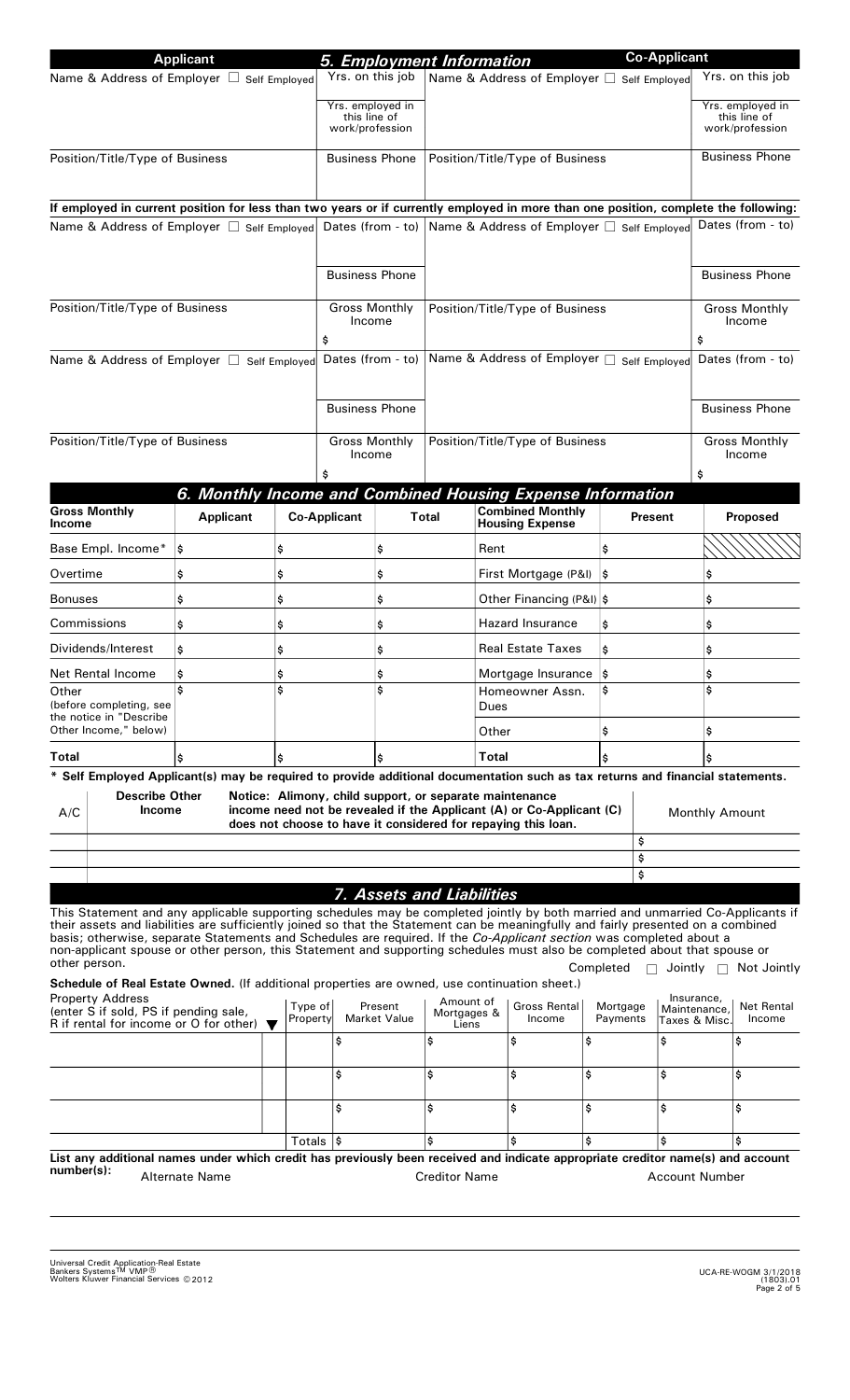|                                                                            |                                | 7. Assets and Liabilities (Continued)                                                                                                                                                                                             |                                                                                 |                                                           |                           |  |  |  |  |
|----------------------------------------------------------------------------|--------------------------------|-----------------------------------------------------------------------------------------------------------------------------------------------------------------------------------------------------------------------------------|---------------------------------------------------------------------------------|-----------------------------------------------------------|---------------------------|--|--|--|--|
| <b>Assets</b>                                                              | <b>Cash or Market</b><br>Value | Liabilities and Pledged Assets. List the creditor's name, address, and                                                                                                                                                            |                                                                                 |                                                           |                           |  |  |  |  |
| Description<br>Cash deposit toward purchase<br>held by:                    | \$                             | account number for all outstanding debts, including automobile loans,<br>revolving charge accounts, real estate loans, alimony, child support, stock<br>pledges, etc. Use continuation sheet, if necessary. Indicate by (*) those |                                                                                 |                                                           |                           |  |  |  |  |
|                                                                            |                                | liabilities, which will be satisfied upon sale of real estate owned or upon<br>refinancing of the subject property.                                                                                                               |                                                                                 |                                                           |                           |  |  |  |  |
| List checking and savings accounts below                                   |                                | <b>Liabilities</b>                                                                                                                                                                                                                |                                                                                 | <b>Monthly Payment &amp;</b><br><b>Months Left to Pay</b> | <b>Unpaid Balance</b>     |  |  |  |  |
| Name and address of Bank, S&L, or Credit Union                             |                                | Name and address of Company                                                                                                                                                                                                       |                                                                                 | \$ Payment/                                               | \$                        |  |  |  |  |
|                                                                            |                                |                                                                                                                                                                                                                                   |                                                                                 | <b>Months</b>                                             |                           |  |  |  |  |
| Acct. no.                                                                  | \$                             | Acct. no.                                                                                                                                                                                                                         |                                                                                 | $\Box$ Revolving                                          |                           |  |  |  |  |
| Name and address of Bank, S&L, or Credit Union                             |                                | Name and address of Company                                                                                                                                                                                                       |                                                                                 | \$ Payment/<br><b>Months</b>                              | \$                        |  |  |  |  |
| Acct. no.                                                                  | \$                             | Acct. no.                                                                                                                                                                                                                         |                                                                                 | Revolving<br>H                                            |                           |  |  |  |  |
| Name and address of Bank, S&L, or Credit Union                             |                                | Name and address of Company                                                                                                                                                                                                       |                                                                                 | \$ Payment/                                               | \$                        |  |  |  |  |
|                                                                            |                                |                                                                                                                                                                                                                                   |                                                                                 | <b>Months</b>                                             |                           |  |  |  |  |
| Acct. no.                                                                  | \$                             | Acct. no.                                                                                                                                                                                                                         |                                                                                 | Revolving<br>⊔.                                           |                           |  |  |  |  |
| Name and address of Bank, S&L, or Credit Union                             |                                | Name and address of Company                                                                                                                                                                                                       |                                                                                 | \$ Payment/                                               | \$                        |  |  |  |  |
|                                                                            |                                |                                                                                                                                                                                                                                   |                                                                                 | Months                                                    |                           |  |  |  |  |
| Acct. no.                                                                  | \$                             | Acct. no.                                                                                                                                                                                                                         |                                                                                 | $\Box$ Revolving                                          |                           |  |  |  |  |
| Stocks & Bonds (Company                                                    | \$                             | Name and address of Company                                                                                                                                                                                                       |                                                                                 | \$ Payment/                                               | \$                        |  |  |  |  |
| name/number & description)                                                 |                                |                                                                                                                                                                                                                                   |                                                                                 | <b>Months</b>                                             |                           |  |  |  |  |
|                                                                            |                                | Acct. no.                                                                                                                                                                                                                         |                                                                                 | $\Box$ Revolving                                          |                           |  |  |  |  |
| Life Insurance net cash value<br>Face amount: \$                           | \$                             | Name and address of Company                                                                                                                                                                                                       |                                                                                 | \$ Payment/<br><b>Months</b>                              | \$                        |  |  |  |  |
| <b>Subtotal Liquid Assets</b>                                              | \$                             |                                                                                                                                                                                                                                   |                                                                                 |                                                           |                           |  |  |  |  |
| Real estate owned<br>(enter market value from                              | \$                             |                                                                                                                                                                                                                                   |                                                                                 |                                                           |                           |  |  |  |  |
| schedule of real estate owned)                                             |                                | Acct. no.                                                                                                                                                                                                                         |                                                                                 |                                                           |                           |  |  |  |  |
|                                                                            |                                | Name and address of Company                                                                                                                                                                                                       |                                                                                 | $\Box$ Revolving<br>\$ Payment/                           | \$                        |  |  |  |  |
| Vested interest in retirement<br>fund                                      | \$                             |                                                                                                                                                                                                                                   |                                                                                 | <b>Months</b>                                             |                           |  |  |  |  |
| Net worth of business(es) owned \$<br>(attach financial statement)         |                                |                                                                                                                                                                                                                                   |                                                                                 |                                                           |                           |  |  |  |  |
|                                                                            |                                | Acct. no.                                                                                                                                                                                                                         |                                                                                 | Revolving                                                 |                           |  |  |  |  |
| Automobiles owned<br>(make and year)                                       | \$                             | Alimony/Child Support/Separate<br>Maintenance Payments Owed to:                                                                                                                                                                   |                                                                                 | \$                                                        |                           |  |  |  |  |
|                                                                            |                                |                                                                                                                                                                                                                                   |                                                                                 |                                                           |                           |  |  |  |  |
|                                                                            |                                | <b>Job-Related Expense</b>                                                                                                                                                                                                        |                                                                                 | \$                                                        |                           |  |  |  |  |
|                                                                            |                                | (child care, union dues, etc.)                                                                                                                                                                                                    |                                                                                 |                                                           |                           |  |  |  |  |
| Other Assets (itemize)                                                     | \$                             |                                                                                                                                                                                                                                   |                                                                                 |                                                           |                           |  |  |  |  |
|                                                                            |                                |                                                                                                                                                                                                                                   |                                                                                 |                                                           |                           |  |  |  |  |
|                                                                            |                                | <b>Total Monthly Payments</b>                                                                                                                                                                                                     |                                                                                 | \$                                                        |                           |  |  |  |  |
| Other Assets<br>(from continuation page, if any)                           | \$                             | <b>Other Liabilities</b><br>(from continuation page, if any)                                                                                                                                                                      |                                                                                 |                                                           | \$                        |  |  |  |  |
| <b>Total</b>                                                               | \$                             | <b>Net Worth</b>                                                                                                                                                                                                                  | \$                                                                              | <b>Total</b>                                              | \$                        |  |  |  |  |
| Assets (a)                                                                 |                                | (a - b)                                                                                                                                                                                                                           |                                                                                 | Liabilities (b)                                           |                           |  |  |  |  |
|                                                                            |                                | 8. Declarations<br>Applicant Co-Applicant                                                                                                                                                                                         |                                                                                 |                                                           | Applicant<br>Co-Applicant |  |  |  |  |
| a. Are there any outstanding judgments                                     | Yes No                         | Yes No                                                                                                                                                                                                                            |                                                                                 |                                                           | Yes No<br>Yes No          |  |  |  |  |
| against you?<br>b. Have you been declared bankrupt                         | $\perp$                        |                                                                                                                                                                                                                                   | e. Have you directly or indirectly been<br>obligated on any loan which resulted |                                                           |                           |  |  |  |  |
| within the past 10 years?                                                  |                                |                                                                                                                                                                                                                                   | in foreclosure, transfer of title in lieu<br>of foreclosure, or judgment?       | $\Box$                                                    |                           |  |  |  |  |
| c. Have you had property foreclosed<br>upon or given title or deed in lieu |                                |                                                                                                                                                                                                                                   | f. Are you presently delinquent or in                                           |                                                           |                           |  |  |  |  |
| thereof in the last 7 years?                                               | $\mathsf{L}$                   |                                                                                                                                                                                                                                   | default on any Federal debt or any<br>other loan, mortgage, financial           |                                                           |                           |  |  |  |  |
| d. Are you a party to a lawsuit?                                           | $\perp$                        |                                                                                                                                                                                                                                   | obligation, bond, or loan guarantee?                                            | ⊔                                                         |                           |  |  |  |  |

Universal Credit Application-Real Estate<br>Bankers Systems™ VMP®<br>Wolters Kluwer Financial Services ©2012 Wolters Kluwer Financial Services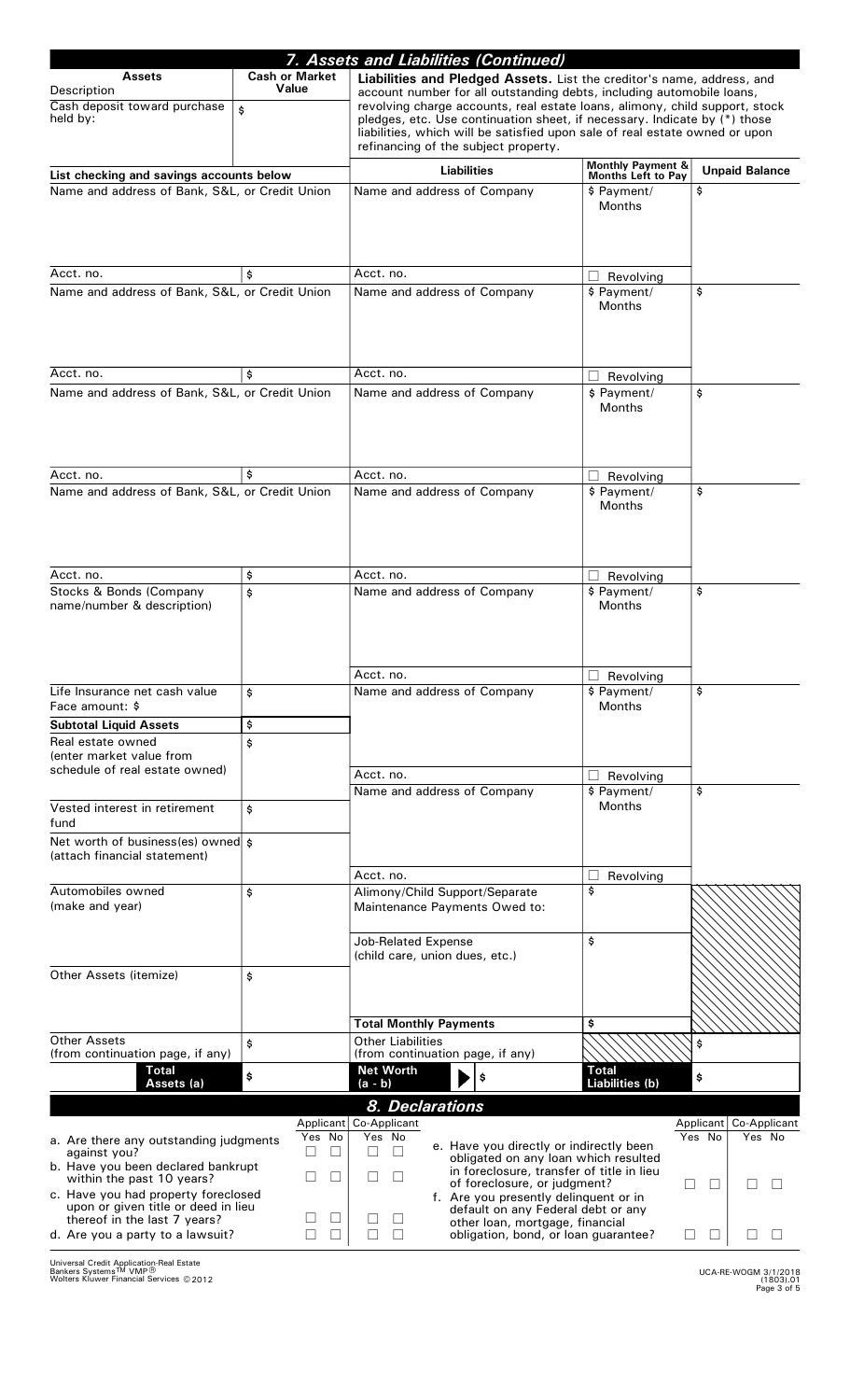|                                                                                                                                                                                                                                                                                                                                                                                                         |        |                          | 8. Declarations (Continued)                                                                                                                                                                                                                                         |                          |  |  |
|---------------------------------------------------------------------------------------------------------------------------------------------------------------------------------------------------------------------------------------------------------------------------------------------------------------------------------------------------------------------------------------------------------|--------|--------------------------|---------------------------------------------------------------------------------------------------------------------------------------------------------------------------------------------------------------------------------------------------------------------|--------------------------|--|--|
|                                                                                                                                                                                                                                                                                                                                                                                                         |        | Applicant   Co-Applicant |                                                                                                                                                                                                                                                                     | Applicant   Co-Applicant |  |  |
| g. Are you obligated to pay alimony, child                                                                                                                                                                                                                                                                                                                                                              | Yes No | Yes No                   | m. Have you had an ownership interest in<br>a property in the last three years?                                                                                                                                                                                     | Yes No<br>Yes No         |  |  |
| support, or separate maintenance?<br>h. Is any part of the down payment                                                                                                                                                                                                                                                                                                                                 |        |                          | (1) What type of property did you                                                                                                                                                                                                                                   |                          |  |  |
| borrowed?                                                                                                                                                                                                                                                                                                                                                                                               |        |                          | own -- principal residence (PR),<br>second home (SH), or                                                                                                                                                                                                            |                          |  |  |
| i. Are you a co-maker or endorser on a<br>note?                                                                                                                                                                                                                                                                                                                                                         |        |                          | investment property (IP)?<br>(2) How did you hold title to the                                                                                                                                                                                                      |                          |  |  |
| j. Are you a U.S. citizen?                                                                                                                                                                                                                                                                                                                                                                              |        |                          | home -- solely by yourself (S),<br>jointly with your spouse (SP), or                                                                                                                                                                                                |                          |  |  |
| k. Are you a permanent resident alien?<br>I. Do you intend to occupy the property                                                                                                                                                                                                                                                                                                                       |        |                          | jointly with another person (O)?                                                                                                                                                                                                                                    |                          |  |  |
| as your primary residence?                                                                                                                                                                                                                                                                                                                                                                              |        |                          | n. Are there any other equity loans on<br>the property?                                                                                                                                                                                                             |                          |  |  |
|                                                                                                                                                                                                                                                                                                                                                                                                         |        |                          | 9. Continuation and Additional Information                                                                                                                                                                                                                          |                          |  |  |
|                                                                                                                                                                                                                                                                                                                                                                                                         |        |                          | Instructions. Use this section if you need more space to complete the Universal Credit Application. Mark "A" for Applicant and "C" for Co-Applicant. Use this space if you answered "Yes" to any of the questions in Section 8                                      |                          |  |  |
|                                                                                                                                                                                                                                                                                                                                                                                                         |        |                          |                                                                                                                                                                                                                                                                     |                          |  |  |
|                                                                                                                                                                                                                                                                                                                                                                                                         |        |                          |                                                                                                                                                                                                                                                                     |                          |  |  |
|                                                                                                                                                                                                                                                                                                                                                                                                         |        |                          |                                                                                                                                                                                                                                                                     |                          |  |  |
|                                                                                                                                                                                                                                                                                                                                                                                                         |        |                          |                                                                                                                                                                                                                                                                     |                          |  |  |
|                                                                                                                                                                                                                                                                                                                                                                                                         |        |                          | <b>10. Federal Notices</b>                                                                                                                                                                                                                                          |                          |  |  |
|                                                                                                                                                                                                                                                                                                                                                                                                         |        |                          | Important Information to Applicant(s). To help the government fight the funding of terrorism and money laundering                                                                                                                                                   |                          |  |  |
| applies for a loan or opens an account.                                                                                                                                                                                                                                                                                                                                                                 |        |                          | activities, federal law requires all financial institutions to obtain, verify, and record information that identifies each person who                                                                                                                               |                          |  |  |
|                                                                                                                                                                                                                                                                                                                                                                                                         |        |                          | <b>What this means for you.</b> When you apply for a loan or open an account, we will ask for your name, address, date of birth,<br>and other information that will allow us to identify you. We may also ask to see your driver's license and/or other identifying |                          |  |  |
| protected by our privacy policy and federal law.                                                                                                                                                                                                                                                                                                                                                        |        |                          | documents. In some instances, we may use outside sources to confirm the information. The information you provide is                                                                                                                                                 |                          |  |  |
|                                                                                                                                                                                                                                                                                                                                                                                                         |        |                          | False Statements. By signing below, I/we fully understand that it is a federal crime punishable by fine or imprisonment, or                                                                                                                                         |                          |  |  |
| United States Code, Section 1001, et seq.                                                                                                                                                                                                                                                                                                                                                               |        |                          | both, to knowingly make any false statements concerning any of the above facts as applicable under the provisions of Title 18,                                                                                                                                      |                          |  |  |
|                                                                                                                                                                                                                                                                                                                                                                                                         |        |                          | 11. State Notices                                                                                                                                                                                                                                                   |                          |  |  |
| <b>California Residents.</b> Each applicant, if married, may apply for a separate account.                                                                                                                                                                                                                                                                                                              |        |                          |                                                                                                                                                                                                                                                                     |                          |  |  |
|                                                                                                                                                                                                                                                                                                                                                                                                         |        |                          | Massachusetts Residents. Under Massachusetts statute, Mass. Gen. L. ch. 184, Section 17B,                                                                                                                                                                           |                          |  |  |
| you, the Applicant (and Co-Applicant) are entitled to know the following:                                                                                                                                                                                                                                                                                                                               |        |                          | 1. The responsibility of the attorney for the Mortgagee is to protect the interest of the                                                                                                                                                                           |                          |  |  |
| Mortgagee.                                                                                                                                                                                                                                                                                                                                                                                              |        |                          |                                                                                                                                                                                                                                                                     |                          |  |  |
| represent their interests in the transaction.                                                                                                                                                                                                                                                                                                                                                           |        |                          | 2. Mortgagors may, at their own expense, engage an attorney of their own selection to                                                                                                                                                                               |                          |  |  |
|                                                                                                                                                                                                                                                                                                                                                                                                         |        |                          | For Home Equity Line of Credit. The current annual percentage rate for finance charges and, if                                                                                                                                                                      |                          |  |  |
|                                                                                                                                                                                                                                                                                                                                                                                                         |        |                          | the rate may vary, a statement to that effect and of the circumstances under which the rate                                                                                                                                                                         |                          |  |  |
|                                                                                                                                                                                                                                                                                                                                                                                                         |        |                          | may increase and whether there are any limitations on any such increase, as well as the                                                                                                                                                                             |                          |  |  |
|                                                                                                                                                                                                                                                                                                                                                                                                         |        |                          | effects of any such increase; the conditions under which a finance charge may be imposed,<br>including the time period within which any credit extended may be repaid without incurring a                                                                           |                          |  |  |
|                                                                                                                                                                                                                                                                                                                                                                                                         |        |                          | finance charge; whether any annual fee is charged and the amount of any such fee; and                                                                                                                                                                               |                          |  |  |
| whether any other charges or fees may be assessed, the purposes for which they are                                                                                                                                                                                                                                                                                                                      |        |                          |                                                                                                                                                                                                                                                                     |                          |  |  |
| assessed, and the amounts of any such charges or fees.<br>New York Residents. A consumer report may be ordered in connection with your application. Upon your request, we will inform                                                                                                                                                                                                                   |        |                          |                                                                                                                                                                                                                                                                     |                          |  |  |
| you whether or not a report was ordered. If a report was ordered, we will tell you the name and address of the consumer                                                                                                                                                                                                                                                                                 |        |                          |                                                                                                                                                                                                                                                                     |                          |  |  |
| reporting agency that provided the report. Subsequent reports may be ordered or utilized in connection with an update, renewal<br>or extension of credit for which you have applied.                                                                                                                                                                                                                    |        |                          |                                                                                                                                                                                                                                                                     |                          |  |  |
|                                                                                                                                                                                                                                                                                                                                                                                                         |        |                          | Ohio Residents. The Ohio laws against discrimination require all creditors make credit equally available to all creditworthy                                                                                                                                        |                          |  |  |
| customers, and that credit reporting agencies maintain separate credit histories on each individual upon request. The Ohio Civil<br>Rights Commission administers compliance with this law.                                                                                                                                                                                                             |        |                          |                                                                                                                                                                                                                                                                     |                          |  |  |
| Any person who, with intent to defraud or knowing that he is facilitating a fraud against an insurer, submits an application or<br>files a claim containing a false or deceptive statement is guilty of insurance fraud.                                                                                                                                                                                |        |                          |                                                                                                                                                                                                                                                                     |                          |  |  |
|                                                                                                                                                                                                                                                                                                                                                                                                         |        |                          | Texas Residents. The owner of the homestead is not required to apply the proceeds of the extension of credit to repay another                                                                                                                                       |                          |  |  |
| debt except debt secured by the homestead or debt to another lender.                                                                                                                                                                                                                                                                                                                                    |        |                          |                                                                                                                                                                                                                                                                     |                          |  |  |
| Wisconsin Residents. Notice to Married Applicants. No provision of any marital property agreement, unilateral statement under<br>Wisc. Statutes §766.59 or a court decree under Wisc. Statutes §766.70 adversely affects the interest of the lender unless the                                                                                                                                          |        |                          |                                                                                                                                                                                                                                                                     |                          |  |  |
| lender, prior to the time the credit is granted, is furnished a copy of the agreement, statement or decree or has actual knowledge                                                                                                                                                                                                                                                                      |        |                          |                                                                                                                                                                                                                                                                     |                          |  |  |
| of the adverse provision when the obligation to the lender is incurred.<br>For married Wisconsin Residents. The credit being applied for, if granted, will be incurred in the interest of my marriage or family.                                                                                                                                                                                        |        |                          |                                                                                                                                                                                                                                                                     |                          |  |  |
| I understand the creditor may be required by law to give notice of this transaction to my spouse.                                                                                                                                                                                                                                                                                                       |        |                          |                                                                                                                                                                                                                                                                     |                          |  |  |
| 12. Acknowledgment and Agreement                                                                                                                                                                                                                                                                                                                                                                        |        |                          |                                                                                                                                                                                                                                                                     |                          |  |  |
|                                                                                                                                                                                                                                                                                                                                                                                                         |        |                          | Each of the undersigned specifically represents to Lender and to Lender's actual or potential agents, brokers, processors,<br>attorneys, insurers, servicers, successors and assigns and agrees and acknowledges that: (1) the information provided in this         |                          |  |  |
|                                                                                                                                                                                                                                                                                                                                                                                                         |        |                          | application is true and correct as of the date set forth opposite my signature and that any intentional or negligent                                                                                                                                                |                          |  |  |
| misrepresentation of this information contained in this application may result in civil liability, including monetary damages, to any person who may suffer any loss due to reliance upon any misrepresentation that I have ma                                                                                                                                                                          |        |                          |                                                                                                                                                                                                                                                                     |                          |  |  |
| criminal penalties including, but not limited to, fine or imprisonment or both under the provisions of Title 18, United States Code,<br>Sec. 1001, et seq.; (2) the loan requested pursuant to this application (the "Loan") will<br>on the property described in this application; (3) the property will not be used for any illegal or prohibited purpose or use;                                     |        |                          |                                                                                                                                                                                                                                                                     |                          |  |  |
|                                                                                                                                                                                                                                                                                                                                                                                                         |        |                          | (4) all statements made in this application are made for the purpose of obtaining a residential mortgage loan; (5) the property will                                                                                                                                |                          |  |  |
| be occupied as indicated in this application; (6) the Lender, its servicers, successors or assigns may retain the original and/or an<br>electronic record of this application, whether or not the Loan is approved; (7) the Lender and its agents, brokers, insurers,<br>servicers, successors and assigns may continuously rely on the information contained in the application, and I am obligated to |        |                          |                                                                                                                                                                                                                                                                     |                          |  |  |
|                                                                                                                                                                                                                                                                                                                                                                                                         |        |                          |                                                                                                                                                                                                                                                                     |                          |  |  |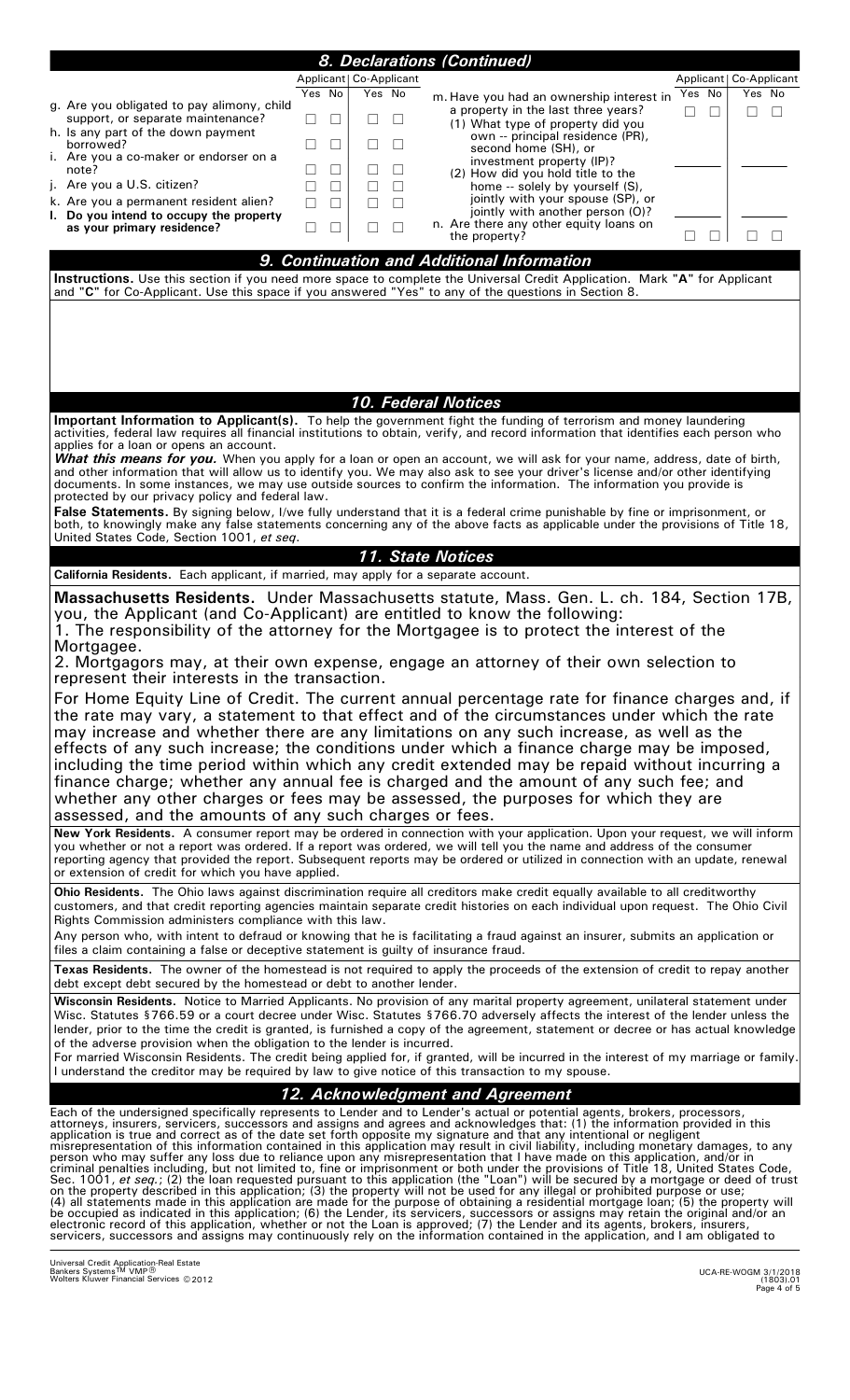## *12. Acknowledgment and Agreement (Continued)*

amend and/or supplement the information provided in this application if any of the material facts that I have represented herein should change prior to closing of the Loan; (8) in the event that my payments on the Loan become delinquent, the Lender, its servicers, successors or assigns may, in addition to any other rights and remedies that it may have relating to such delinquency, report my name and account information to one or more consumer reporting agencies; (9) ownership of the Loan and/or administration of the Loan account may be transferred with such notice as may be required by law; (10) neither Lender nor its agents, brokers, insurers, servicers, successors or assigns has made any representation or warranty, express or implied, to me regarding the property or the condition or value of the property; and (11) my transmission of this application as an *"electronic record"* containing my *"electronic signature,"* as those terms are defined in applicable federal and/or state laws (excluding audio and video recordings), or my facsimile transmission of this application containing a facsimile of my signature, shall be as effective, enforceable and valid as if a paper version of this application were delivered containing my original written signature.

**Consent.** You authorize us to contact you using any of the telephone numbers listed on this Credit Application or that you subsequently provide us in connection with your credit account - regardless whether the number we use is assigned to a paging service, cellular telephone service, specialized mobile radio service or other radio common carrier service or any other service for which you may be charged for the call. You further authorize us to contact you through the use of voice, text and email and through the use of pre-recorded/artificial voice messages or an automated dialing device.

**Acknowledgment.** Each of the undersigned hereby acknowledges that any owner of the Loan, its servicers, successors and<br>assigns, may verify or reverify any information contained in this application or obtain any informatio for any legitimate business purpose through any source, including a source named in this application or a consumer reporting agency.

| <b>Applicant's Signature</b> | Date |  |  |
|------------------------------|------|--|--|

Date Co-Applicant's Signature Communication Co-Applicant's Signature Date

## *13. Government Monitoring or Demographic Information*

*Lender only: Indicate whether a separate Regulation B (ECOA) Government Monitoring Information form, or a separate HMDA Demographic Information form are applicable and incorporated by reference. Otherwise, indicate Not Applicable.*

 $\Box$  HMDA Demographic Information

- □ ECOA Government Monitoring
- $\Box$  Not applicable

|                                                                 |                                                                                                                                  | For Mortgage Loan Originator                                          |                                             |                                              |  |  |  |
|-----------------------------------------------------------------|----------------------------------------------------------------------------------------------------------------------------------|-----------------------------------------------------------------------|---------------------------------------------|----------------------------------------------|--|--|--|
| This information<br>П                                           | Mail or Fax<br>E-mail or Internet                                                                                                |                                                                       |                                             |                                              |  |  |  |
|                                                                 | was provided through: <b>Fill</b> Telephone Interview<br>Face-To-Face Interview (includes Electronic Media with Video Component) |                                                                       |                                             |                                              |  |  |  |
| Loan Originator's Signature                                     |                                                                                                                                  | <b>Date</b>                                                           |                                             | Loan Originator's Phone Number               |  |  |  |
|                                                                 |                                                                                                                                  |                                                                       |                                             |                                              |  |  |  |
| X                                                               |                                                                                                                                  |                                                                       |                                             |                                              |  |  |  |
| <b>Loan Originator's Name</b>                                   | Loan Originator Identifier                                                                                                       |                                                                       |                                             | <b>Loan Origination Company's Address</b>    |  |  |  |
| Loan Origination Company's Name                                 | <b>Loan Origination Company Identifier</b>                                                                                       |                                                                       |                                             |                                              |  |  |  |
|                                                                 |                                                                                                                                  |                                                                       |                                             |                                              |  |  |  |
|                                                                 |                                                                                                                                  |                                                                       |                                             |                                              |  |  |  |
|                                                                 | <b>Transaction Worksheet - Optional</b>                                                                                          |                                                                       |                                             |                                              |  |  |  |
| a. Purchase price                                               | \$                                                                                                                               |                                                                       | k. Applicant's closing costs paid by Seller | \$                                           |  |  |  |
| b. Alterations, improvements, repairs                           | \$                                                                                                                               | I. Other Credits (explain)                                            |                                             | Ś                                            |  |  |  |
| c. Land (if acquired separately)                                | \$                                                                                                                               |                                                                       |                                             |                                              |  |  |  |
| d. Refinance (include debts to be paid off)                     | \$                                                                                                                               |                                                                       |                                             |                                              |  |  |  |
| e. Estimated prepaid items                                      | \$                                                                                                                               | m. Loan amount (exclude PMI, MIP,<br>\$                               |                                             |                                              |  |  |  |
| f. Estimated closing costs                                      | \$                                                                                                                               | Funding Fee financed)                                                 |                                             |                                              |  |  |  |
| g. PMI, MIP, Funding Fee<br>h. Discount (if Applicant will pay) | \$                                                                                                                               | n. PMI, MIP, Funding Fee financed<br>\$<br>o. Loan amount (add m & n) |                                             |                                              |  |  |  |
| i. Total costs (add items a through h)                          | \$                                                                                                                               | \$                                                                    |                                             | \$<br>\$                                     |  |  |  |
| j. Subordinate financing                                        | \$                                                                                                                               | p. Cash from/to Applicant<br>(subtract j, k, l & o from i)            |                                             |                                              |  |  |  |
|                                                                 |                                                                                                                                  |                                                                       |                                             |                                              |  |  |  |
|                                                                 |                                                                                                                                  | <b>For Lender's Use</b>                                               |                                             |                                              |  |  |  |
| Lender's Initial Lien Position<br>First Lien                    | First Lien Holder's Name & Address (if any)                                                                                      |                                                                       |                                             | Second Lien Holder's Name & Address (if any) |  |  |  |
| Second Lien                                                     |                                                                                                                                  |                                                                       |                                             |                                              |  |  |  |
| Subordinate Lien                                                |                                                                                                                                  |                                                                       |                                             |                                              |  |  |  |
| Loan No.                                                        |                                                                                                                                  |                                                                       | Loan No.                                    |                                              |  |  |  |
| <b>Date Application Received</b>                                | <b>Received By</b>                                                                                                               |                                                                       | <b>Amount Requested</b>                     |                                              |  |  |  |
|                                                                 |                                                                                                                                  |                                                                       | \$                                          |                                              |  |  |  |
| <b>Decision</b>                                                 | <b>Decision Date</b>                                                                                                             |                                                                       | <b>Decision By</b>                          |                                              |  |  |  |
| Approved<br>Denied<br>$\vert \ \ \vert$                         |                                                                                                                                  |                                                                       |                                             |                                              |  |  |  |
| <b>Interest Rate</b>                                            | <b>Amount Approved</b>                                                                                                           | Initial Advance (if applicable)                                       |                                             | <b>Funding Date</b>                          |  |  |  |
| Fixed/Index:<br>%                                               |                                                                                                                                  |                                                                       |                                             |                                              |  |  |  |
| Margin<br>points                                                |                                                                                                                                  |                                                                       |                                             |                                              |  |  |  |
| \$<br><b>Rescindable</b><br>Refinancing                         |                                                                                                                                  | <b>Early Disclosures Given</b>                                        |                                             | Yes<br><b>High Cost Mortgage</b>             |  |  |  |
|                                                                 |                                                                                                                                  |                                                                       |                                             | High Priced Mortgage <sup>7</sup> Yes        |  |  |  |

Universal Credit Application-Real Estate<br>Bankers Systems™ VMP®<br>Wolters Kluwer Financial Services © 2012 Wolters Kluwer Financial Services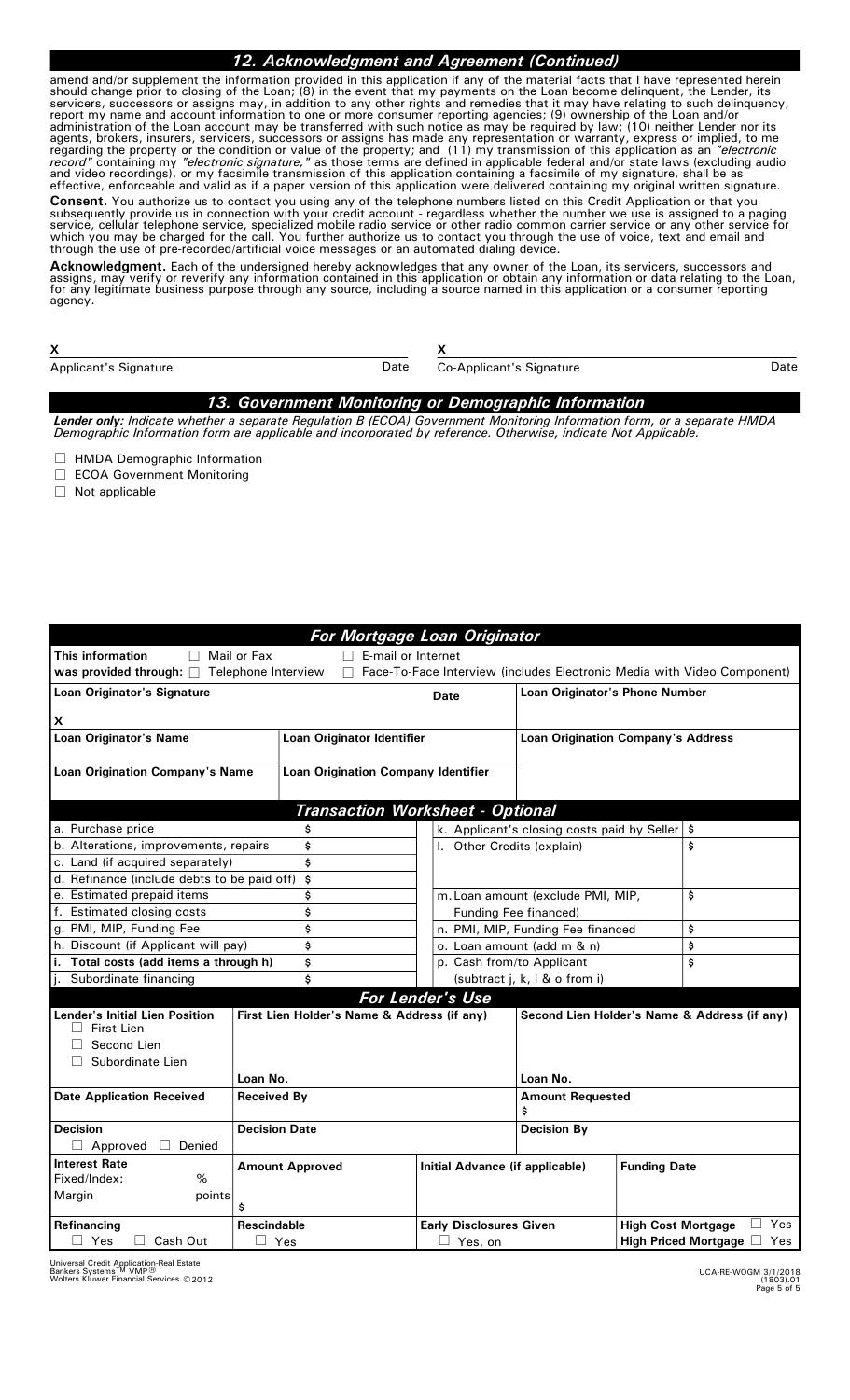About | Printing Requirements | Reset | Show Field Borders

**Demographic Information Addendum.** This section asks about your ethnicity, sex, and race.

## Demographic Information of Borrower

**The purpose of collecting this information** is to help ensure that all applicants are treated fairly and that the housing needs of communities and neighborhoods are being fulfilled. For residential mortgage lending, Federal law requires that we ask applicants for their demographic information (ethnicity, sex, and race) in order to monitor our compliance with equal credit opportunity, fair housing, and home mortgage disclosure laws. You are not required to provide this information, but are encouraged to do so. You may select one or more designations for "Ethnicity" and one or more designations for "Race." **The law provides that we may not discriminate** on the basis of this information, or on whether you choose to provide it. However, if you choose not to provide the information and you have made this application in person, Federal regulations require us to note your ethnicity, sex, and race on the basis of visual observation or surname. The law also provides that we may not discriminate on the basis of age or marital status information you provide in this application. If you do not wish to provide some or all of this information, please check below.

| Ethnicity: Check one or more                                                                                                                                                                                                                                                | Race: Check one or more                                                                                                                                                                                                                            |  |  |  |  |
|-----------------------------------------------------------------------------------------------------------------------------------------------------------------------------------------------------------------------------------------------------------------------------|----------------------------------------------------------------------------------------------------------------------------------------------------------------------------------------------------------------------------------------------------|--|--|--|--|
| $\Box$ Hispanic or Latino<br>Mexican   Puerto Rican   Cuban<br>Other Hispanic or Latino - Print origin:                                                                                                                                                                     | American Indian or Alaska Native - Print name of enrolled or<br>principal tribe:                                                                                                                                                                   |  |  |  |  |
| For example: Argentinean, Colombian, Dominican,<br>Nicaraguan, Salvadoran, Spaniard, and so on.<br>$\Box$ Not Hispanic or Latino<br>$\Box$ I do not wish to provide this information                                                                                        | Asian<br>  Chinese<br>  Asian Indian <br>Filipino<br>∃Korean<br>Japanese<br>Vietnamese<br>Other Asian - Print race:                                                                                                                                |  |  |  |  |
| Sex<br>Female<br>Male<br>I do not wish to provide this information                                                                                                                                                                                                          | For example: Hmong, Laotian, Thai, Pakistani,<br>Cambodian, and so on.<br><b>Black or African American</b><br>Native Hawaiian or Other Pacific Islander<br>Native Hawaiian Guamanian or Samoan<br>Chamorro<br>Other Pacific Islander - Print race: |  |  |  |  |
|                                                                                                                                                                                                                                                                             | For example: Fijian, Tongan, and so on.<br>White                                                                                                                                                                                                   |  |  |  |  |
|                                                                                                                                                                                                                                                                             | I do not wish to provide this information                                                                                                                                                                                                          |  |  |  |  |
| To Be Completed by Financial Institution (for application taken in person):                                                                                                                                                                                                 |                                                                                                                                                                                                                                                    |  |  |  |  |
| Was the ethnicity of the Borrower collected on the basis of visual observation or surname?<br>Was the sex of the Borrower collected on the basis of visual observation or surname?<br>Was the race of the Borrower collected on the basis of visual observation or surname? | ∣ YES<br><b>NO</b><br><b>YES</b><br><b>NO</b><br><b>NO</b><br><b>YES</b>                                                                                                                                                                           |  |  |  |  |
| The Demographic Information was provided through:                                                                                                                                                                                                                           |                                                                                                                                                                                                                                                    |  |  |  |  |
| Face-to-Face Interview<br>(includes Electronic Media w/Video Component)                                                                                                                                                                                                     | Telephone Interview □ Fax or Mail<br>  Email or Internet                                                                                                                                                                                           |  |  |  |  |
| <b>Borrower Name:</b>                                                                                                                                                                                                                                                       |                                                                                                                                                                                                                                                    |  |  |  |  |

Uniform Residential Loan Application-Demographic Information Addendum<br>Freddie Mac Form 65 <sub>•</sub> Fannie Mae Form 1003<br>Bankers Systems™ VMP<sup>1602</sup> (1710).00 Wolters Kluwer Financial Services